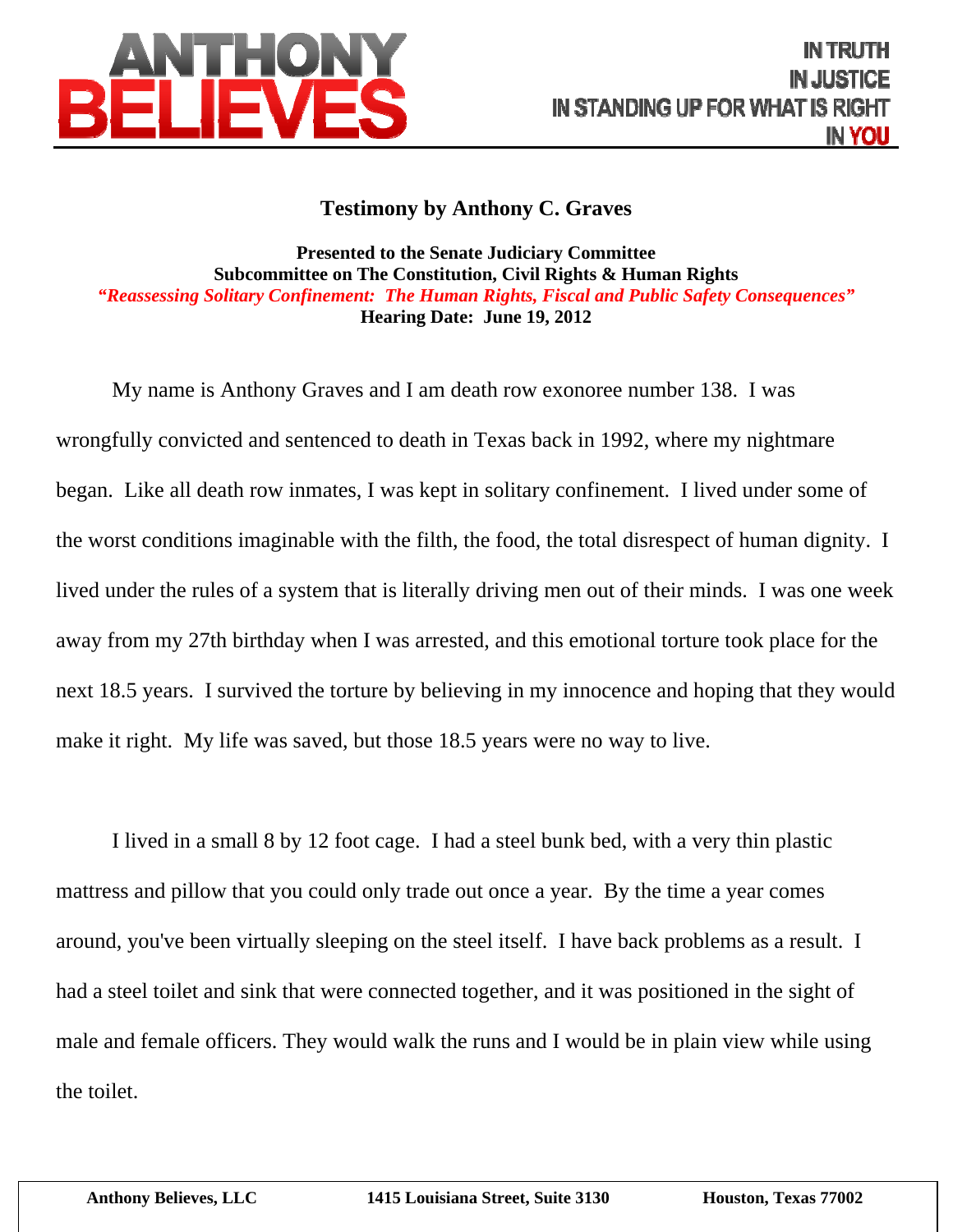

I had a small shelf that I was able to use as a desk to write on. This was the same shelf that I ate at. There was a very small window up at the top of the back wall. In order to see the sky or the back of the building you would have to roll your plastic mattress up to stand on. I had concrete walls that were always peeling with old dull paint. It's the image of an old abandoned one room project apartment.

I lived behind a steel door that had two small slits in it, the space replaced with iron mesh wire, which was dirty and filthy. Those slits were cut out to communicate with the officers that were right outside your door. There was a slot that's called a pan hole and that's how you would receive your food. I had to sit on my steel bunk like a trained dog while the officer delivered my food tray. He would take a steel crow bar and stick it into the metal lock on the pan hole, it would fall open, which then allowed the officer to place your tray in the slot. Afterward, he then steps back, which was the signal for me to get off the bunk and retrieve my food. This is no different from the way we train our pets.

The food lacks the proper nutrition, because it is either dehydrated when served to you or perhaps you'll find things like rat feces or a small piece of broken glass. When escorted to the infirmary I would walk by the kitchen and see an inmate cooking the food and sweating into it. The inmates who do have a little support from the outside usually try to only eat the food they can purchase from the prison commissary.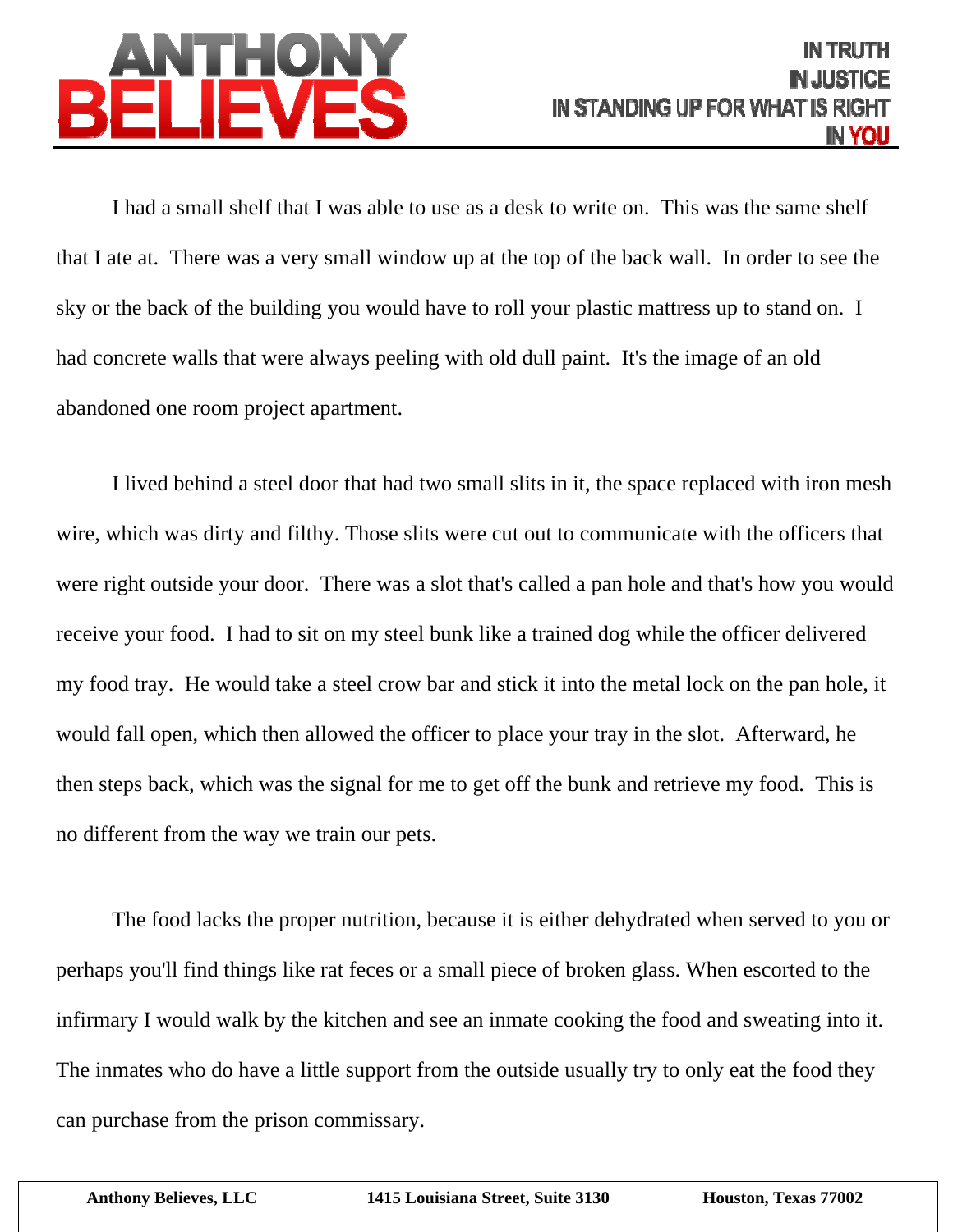

There is no real medical care. After I was exonerated and able to go to a doctor, I was told that the food I had been eating caused me to have over 13 percent plaque in my veins, which can cause strokes, heart attacks, and aneurysms. I had no television, no telephone, and most importantly, I had no physical contact with another human being for at least 10 of the 18 years I was incarcerated. Today I have a hard time being around a group of people for long periods of time without feeling too crowded. No one can begin to imagine the psychological effects isolation has on another human being.

I was subjected to sleep deprivation. I would hear the clanging of metal doors throughout the night, an officer walking the runs and shining his flash light in your eyes, or an inmate kicking and screaming because he's losing his mind. Guys become paranoid, schizophrenic, and can't sleep because they are hearing voices. I was there when guys would attempt suicide by cutting themselves, trying to tie a sheet around their neck or overdosing on their medication. Then there were the guys that actually committed suicide.

I will have to live with these vivid memories for the rest of my life. I would watch guys come to prison totally sane and in three years they don't live in the real world anymore. I know a guy who would sit in the middle of the floor, rip his sheet up, wrap it around himself and light it on fire. Another guy would go out in the recreation yard, get naked, lie down and urinate all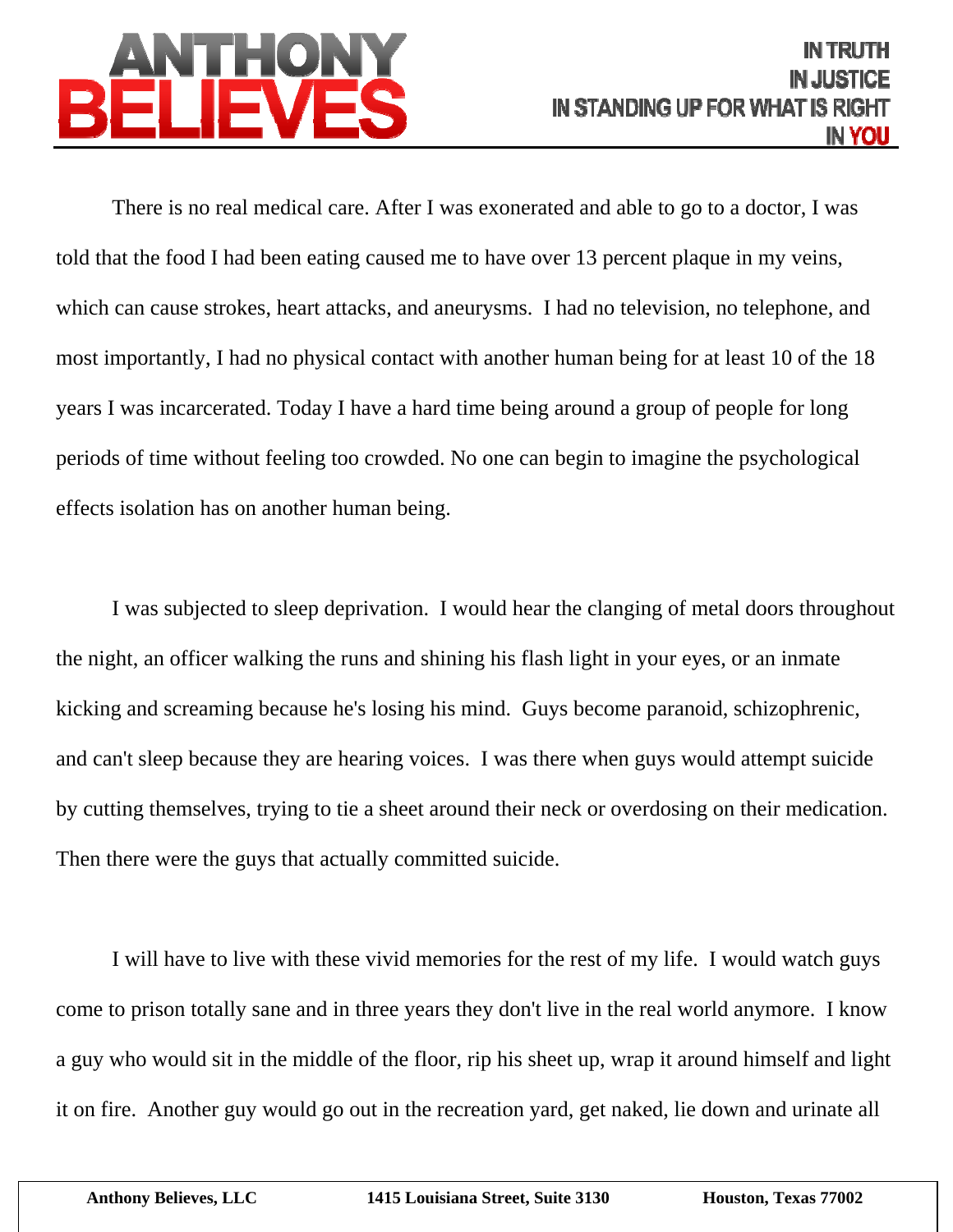## 

over himself. He would take his feces and smear it all over his face as though he was in military combat. This same man was executed; on the gurney and he was babbling incoherently to the officers, "I demand that you release me soldier, this is your captain speaking." These were the words coming out of a man's mouth, who was driven insane by the prison conditions, as the poison was being pumped into his arms. He was ruled competent to be executed.

I knew guys who dropped their appeals; not because they gave up hope on their legal claims but because of the intolerable conditions. I was able to visit another inmate before he was executed. I went there to lift his spirits and he ended up telling me that he was ready to go, and that I am the one who is going to have to keep dealing with this madness. He would rather die than continue existing under such inhumane conditions.

Solitary confinement does one thing, it breaks a man's will to live and he ends up deteriorating. He's never the same person again. Then his mother comes to see her son sitting behind plexiglass, whom she hasn't been able to touch in years, and she has to watch as her child deteriorates right in front of her eyes. This madness has a ripple effect. It doesn't just affect the inmate; it also affects his family, his children, his siblings and most importantly his mother.